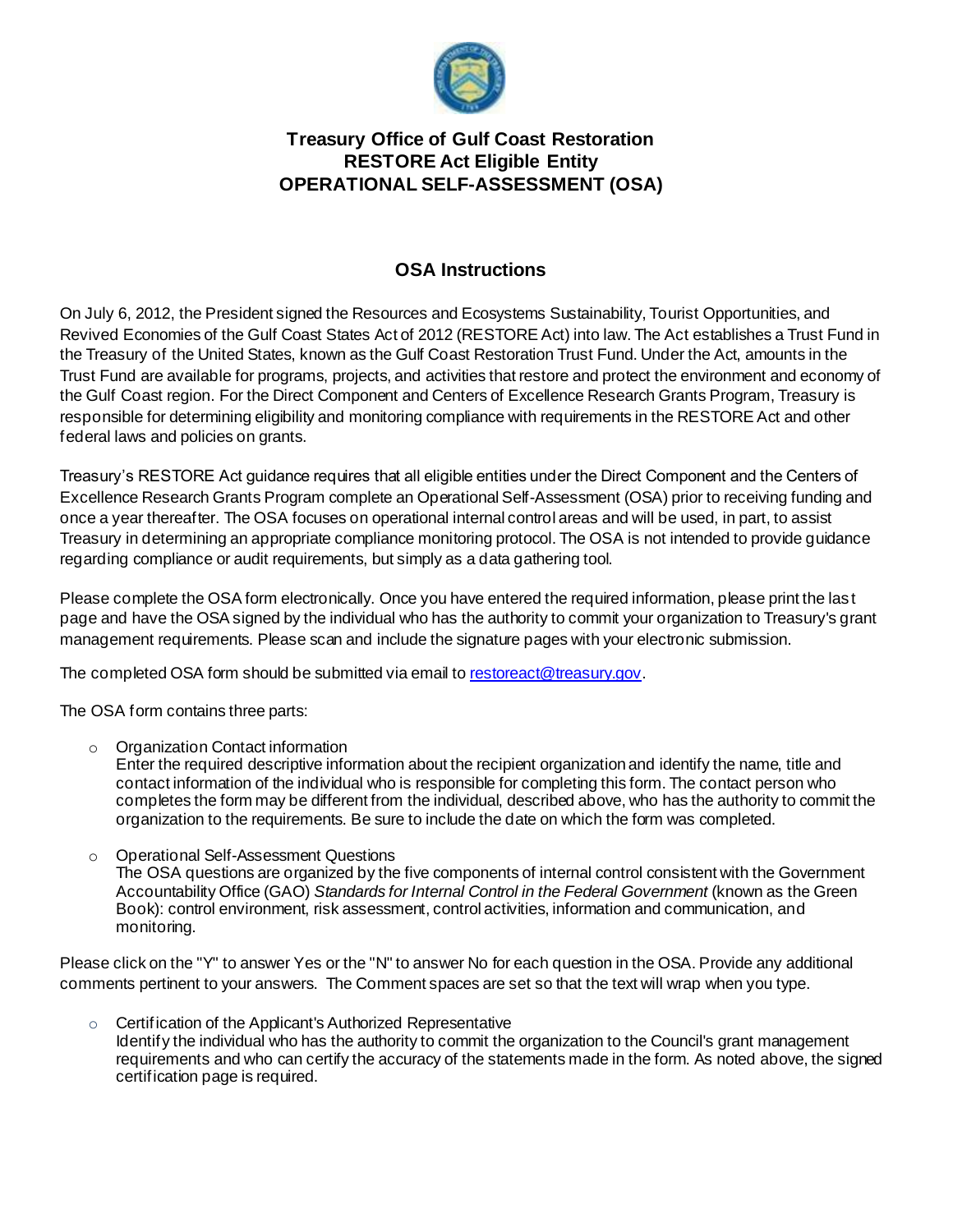**Treasury Office of Gulf Coast Restoration**



**RESTORE Act Eligible Entity**

# **OPERATIONAL SELF-ASSESSMENT (OSA)**

|                         |       | <b>Organization Contact Information</b> |
|-------------------------|-------|-----------------------------------------|
| <b>Entity Name</b>      |       |                                         |
| <b>OSA Completed By</b> |       |                                         |
| Job Title               |       |                                         |
| <b>Contact Details</b>  | Email | Phone<br>number                         |
| <b>Entity Address</b>   |       |                                         |
| Date OSA Completed      |       |                                         |
| Comments                |       |                                         |

According to the Paperwork Reduction Act of 1995, no persons are required to respond to a collection of information unless it displays a valid OMB control number. The valid OMB control number for this information collection is 1505 -0250. Comments concerning the time required to complete this information collection, including the time to review instructions, search existing data resources, gathering and maintaining the data needed, and completing and reviewing the collection of information, should be directed to the Department of the Treasury, Office of Gulf Coast Restoration, 1500 Pennsylvania Ave., NW, Washington, DC 20220.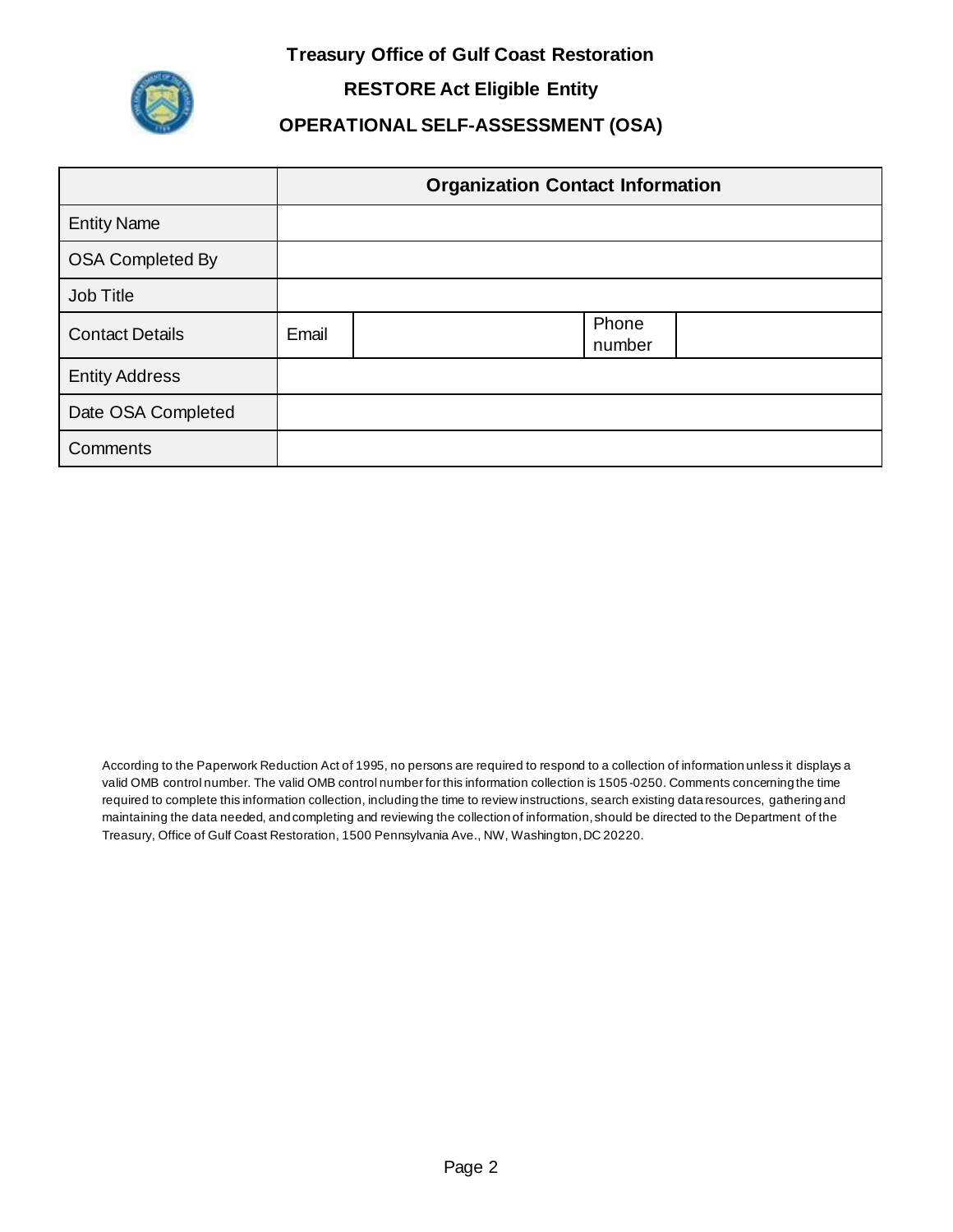|    | <b>Self-Assessment Questions</b>                                                                                                                                                                                                                                                                                                                                                                          |                                     |                       |                 |
|----|-----------------------------------------------------------------------------------------------------------------------------------------------------------------------------------------------------------------------------------------------------------------------------------------------------------------------------------------------------------------------------------------------------------|-------------------------------------|-----------------------|-----------------|
|    | <b>Environment</b>                                                                                                                                                                                                                                                                                                                                                                                        |                                     |                       |                 |
|    | <b>Questions</b>                                                                                                                                                                                                                                                                                                                                                                                          | <b>Please respond</b><br>"Y" or "N" |                       | <b>Comments</b> |
|    | 1. Does management promote open communications<br>throughout the organization and effectively provide<br>information to employees and other stakeholders?                                                                                                                                                                                                                                                 | Y                                   | N                     |                 |
|    | 2. Does management provide adequate training and<br>supervisory oversight to all employees to ensure that the<br>organization effectively carries out its programs and<br>activities, including employees working on federal grant<br>programs?                                                                                                                                                           | Y                                   | N                     |                 |
| 3. | Do policies, procedures and processes for managing<br>federal grant funds meet the requirements of OMB 2 CFR<br>Chapter I and Chapter II, Uniform Administrative<br>Requirements, Cost Principles and Audit Requirements for<br>Federal Awards?                                                                                                                                                           | Y                                   | N                     |                 |
|    | 4. Are the organization's internal controls in compliance with<br>guidance in the "Standards for Internal Control in the<br>Federal Government" issued by the United States<br><b>Government Accounting Office?</b>                                                                                                                                                                                       | Y                                   | N                     |                 |
| 5. | Does management regularly create, review and update<br>policies, procedures and processes to ensure that the<br>organization effectively carries out its programs and<br>activities, including updates that may be needed for federal<br>grant funds?                                                                                                                                                     | Y                                   | N                     |                 |
|    | 6. Does management periodically assess and maintain proper<br>segregation of duties?                                                                                                                                                                                                                                                                                                                      | Y                                   | N                     |                 |
|    | 7. Does management have a written code of conduct or ethics<br>policy that is reviewed and signed off by employees at least<br>annually?                                                                                                                                                                                                                                                                  | Y                                   | N                     |                 |
| 8. | Does management have a written conflict of interest policy<br>that is reviewed and signed off by employees at least<br>annually?                                                                                                                                                                                                                                                                          | Y                                   | N                     |                 |
| 9. | Do management and employees attend anti-fraud<br>awareness training at least annually and is that training<br>evidenced by attendance sheets or other mechanisms?                                                                                                                                                                                                                                         | Y                                   | N                     |                 |
|    | 10. Does management have written policies and procedures in<br>place for employees to confidentially report suspected<br>violations of policies and or suspected instances of fraud or<br>other criminal activity, including specifically those related to<br>federal grant programs?                                                                                                                     | Y                                   | N                     |                 |
|    | 11. Does management perform the following:<br>a. Address breaches of the code of conduct or ethics<br>policy<br>b. Address instances of fraud or other criminal activity<br>Take remedial actions to prevent future violations<br>c.<br>Notify the appropriate federal agency in cases of<br>d.<br>confirmed fraud related to federal funds<br>12. Does the organization have a written grants management | Y<br>Y<br>Y<br>Y<br>Ÿ               | N<br>N<br>N<br>N<br>N |                 |
|    | manual or standard operating procedures?                                                                                                                                                                                                                                                                                                                                                                  |                                     |                       |                 |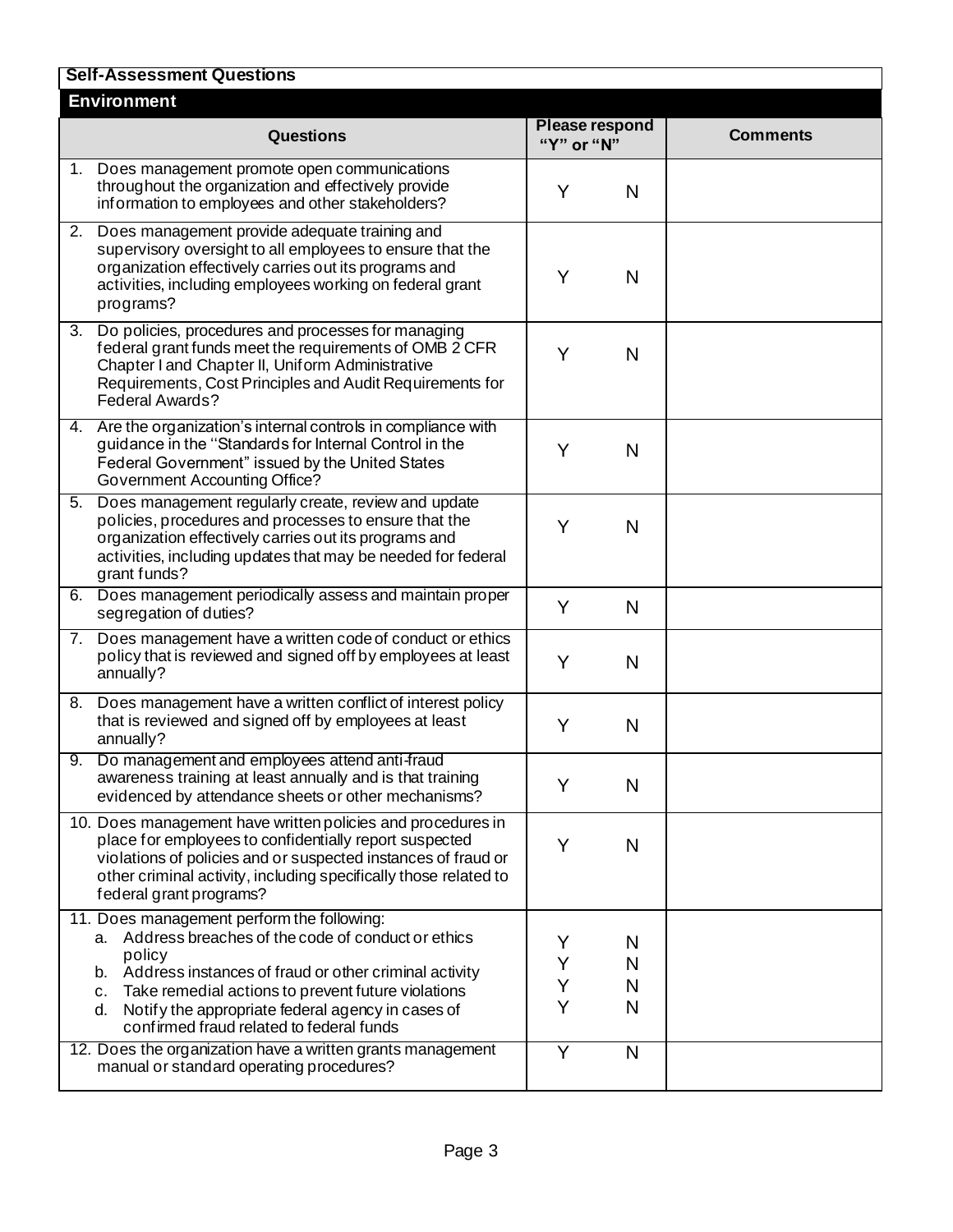| <b>Risk Assessment</b>                                                                                                                                                                                                                                                                                                                                                                        |                                     |                 |
|-----------------------------------------------------------------------------------------------------------------------------------------------------------------------------------------------------------------------------------------------------------------------------------------------------------------------------------------------------------------------------------------------|-------------------------------------|-----------------|
| <b>Questions</b>                                                                                                                                                                                                                                                                                                                                                                              | <b>Please respond</b><br>"Y" or "N" | Comments        |
| 13. Does the organization have a documented internal control<br>program and risk assessment methodology for managing and<br>monitoring operational, financial and regulatory compliance<br>risks that is periodically reviewed and updated as needed?                                                                                                                                         | Y<br>N                              |                 |
| 14. Does the organization have a documented risk assessment<br>and compliance monitoring process in place specifically for<br>federal grant programs?                                                                                                                                                                                                                                         | Y<br>N                              |                 |
| <b>Objectives</b>                                                                                                                                                                                                                                                                                                                                                                             |                                     |                 |
| <b>Questions</b>                                                                                                                                                                                                                                                                                                                                                                              | <b>Please respond</b><br>"Y" or "N" | <b>Comments</b> |
| 15. Allowable / Unallowable Activities & Costs - Does an<br>effective system of internal controls exists to provide<br>reasonable assurance that federal awards are expended<br>only for allowable activities and that the costs of goods and<br>services charged to federal awards are allowable and in<br>accordance with the applicable cost principles?                                   | Y<br>N                              |                 |
| 16. Cash - Does an effective system of internal controls exists to<br>provide reasonable assurance that the (1) drawdown of<br>federal cash is only for immediate needs, (2) reimbursement<br>is requested only after costs have been incurred, (3) entities<br>comply with applicable Treasury agreements, and<br>(4) recipients limit payments to subrecipients to immediate<br>cash needs? | Y<br>N                              |                 |
| 17. Davis-Bacon Act - Does an effective system of internal<br>controls exists to provide reasonable assurance that<br>contractors and subcontractors were properly notified of the<br>Davis-Bacon Act requirements and the required certified<br>payrolls were submitted to the non-federal entity?                                                                                           | Y<br>N                              |                 |
| 18. Eligibility - Does an effective system of internal controls<br>exists to provide reasonable assurance that only eligible<br>individuals and organizations receive assistance under<br>federal award programs and that subawards are made only<br>to eligible subrecipients?                                                                                                               | Y<br>N                              |                 |
| 19. Equipment & Real Property - Does an effective system of<br>internal controls exists to provide reasonable assurance that:<br>a. Proper records are maintained for equipment acquired<br>with federal awards<br>Equipment is adequately safeguarded and maintained<br>b.                                                                                                                   | Y<br>N                              |                 |
| Disposition or encumbrance of any equipment or real<br>c.                                                                                                                                                                                                                                                                                                                                     | Y<br>N                              |                 |
| property is in accordance with federal requirements<br>d. A physical inventory and reconciliation of property is<br>conducted at least every two years                                                                                                                                                                                                                                        | Y<br>N                              |                 |
| The federal awarding agency is appropriately<br>е.<br>compensated for its share of any property sold or                                                                                                                                                                                                                                                                                       | Y<br>N<br>Y<br>N                    |                 |
| converted to non-federal use                                                                                                                                                                                                                                                                                                                                                                  |                                     |                 |
| 20. Real Property Acquisition & Relocation - Does an effective<br>system of internal controls exists to provide reasonable<br>assurance of compliance with the real property acquisition,<br>appraisal, negotiation, and relocation requirements?                                                                                                                                             | Y<br>N                              |                 |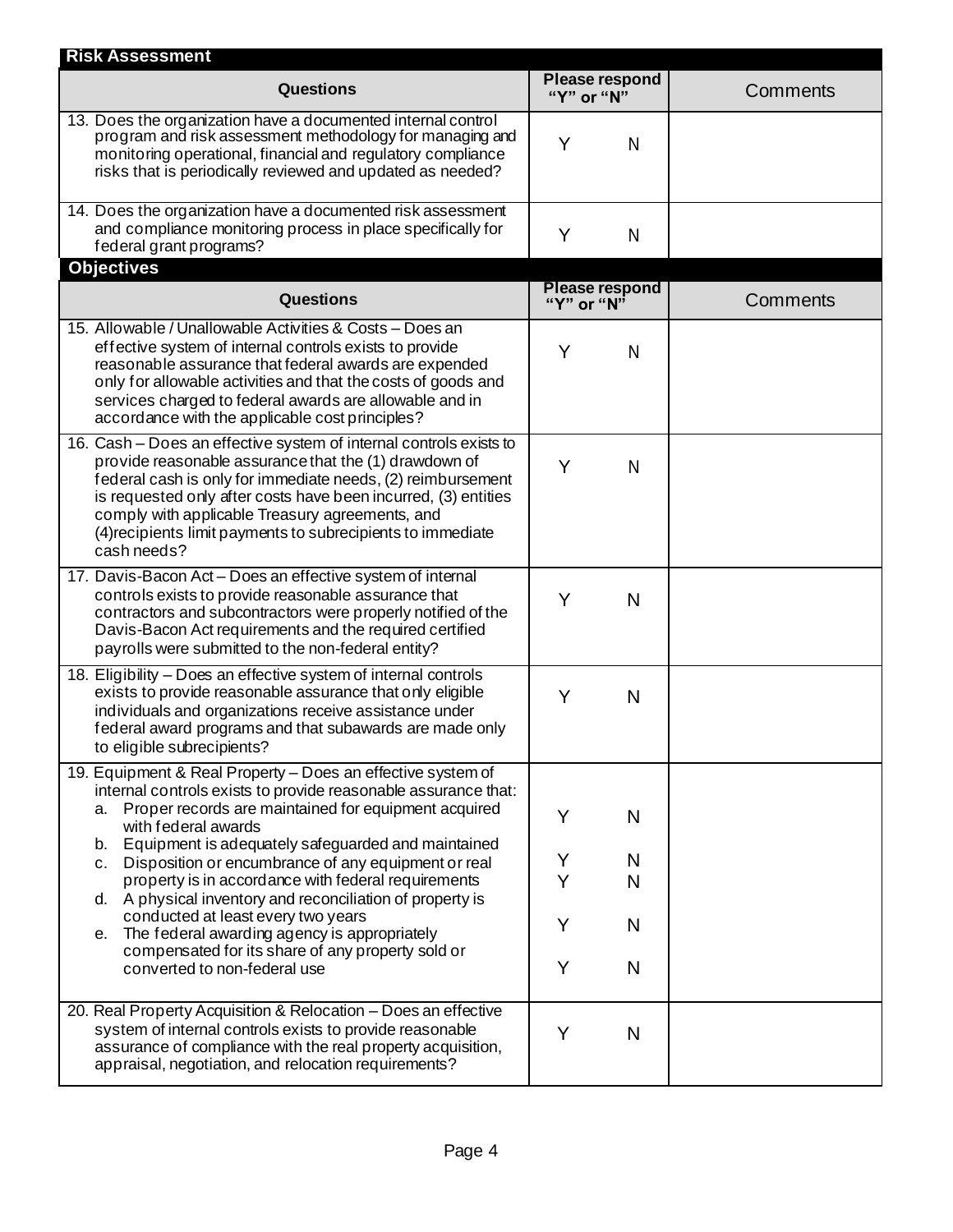| <b>Objectives (Continued)</b>                                                                                                                                                                                                                                                                                                                                                                                                                                                                                                     |                                     |                 |
|-----------------------------------------------------------------------------------------------------------------------------------------------------------------------------------------------------------------------------------------------------------------------------------------------------------------------------------------------------------------------------------------------------------------------------------------------------------------------------------------------------------------------------------|-------------------------------------|-----------------|
| <b>Questions</b>                                                                                                                                                                                                                                                                                                                                                                                                                                                                                                                  | <b>Please respond</b><br>"Y" or "N" | <b>Comments</b> |
| 21. Matching, Level of Effort, Earmarking - Does an effective<br>system of internal controls exists to provide reasonable<br>assurance that matching, level of effort, or earmarking<br>requirements are met using only allowable funds or costs<br>which are properly calculated and valued?                                                                                                                                                                                                                                     | Y<br>N                              |                 |
| 22. Financial Management - Does a financial management<br>system provide for effective control over and accountability<br>for all funds, property and other assets, including ensuring<br>that all such assets are used solely for authorized purposed<br>and activities that are allowable in accordance with the<br>applicable cost principles and are only used during the<br>authorized period of availability?                                                                                                               | Y<br>N                              |                 |
| 23. Procurement, Suspension & Debarment - Does an effective<br>system of internal controls (including written procurement<br>procedures) exists to provide reasonable assurance that<br>procurement of goods and services are made in compliance<br>with the provisions of 2 CFR 200 and that covered<br>transactions are not made with a debarred or suspended<br>party?                                                                                                                                                         | Y<br>N                              |                 |
| 24. Program Income - Does an effective system of internal<br>controls exists to provide reasonable assurance that program<br>income is correctly earned, recorded, and used in accordance<br>with the program requirements?                                                                                                                                                                                                                                                                                                       | Y<br>N                              |                 |
| 25. Reporting - Does an effective system of internal controls<br>exists to provide reasonable assurance that reports of federal<br>awards submitted to the federal awarding agency include all<br>activity of the reporting period, are supported by underlying<br>accounting or performance records, and are fairly presented<br>in accordance with program requirements?                                                                                                                                                        | Y<br>N                              |                 |
| 26. Subrecipient Monitoring - Does an effective system of<br>internal controls exists to provide reasonable assurance that:<br>Federal award information and compliance requirements<br>а.<br>are communicated to subrecipients<br>b. Subrecipient performance is monitored<br>c. Subrecipient audit findings are resolved, and the impact<br>of any subrecipient noncompliance on the pass-through<br>entity is evaluated<br>d. A risk assessment of the subrecipient is performed<br>Subrecipient eligibility is assessed<br>е. | N<br>Y<br>N<br>Υ<br>N<br>Y<br>N     |                 |
| 27. Time-keeping - Does an effective personnel time system<br>exists which has the capability to create periodic reports of<br>activities and time of each employee whose compensation is<br>charged to a project that employee works on, including each<br>Federal assistance program?                                                                                                                                                                                                                                           | Y<br>N<br>Y<br>N                    |                 |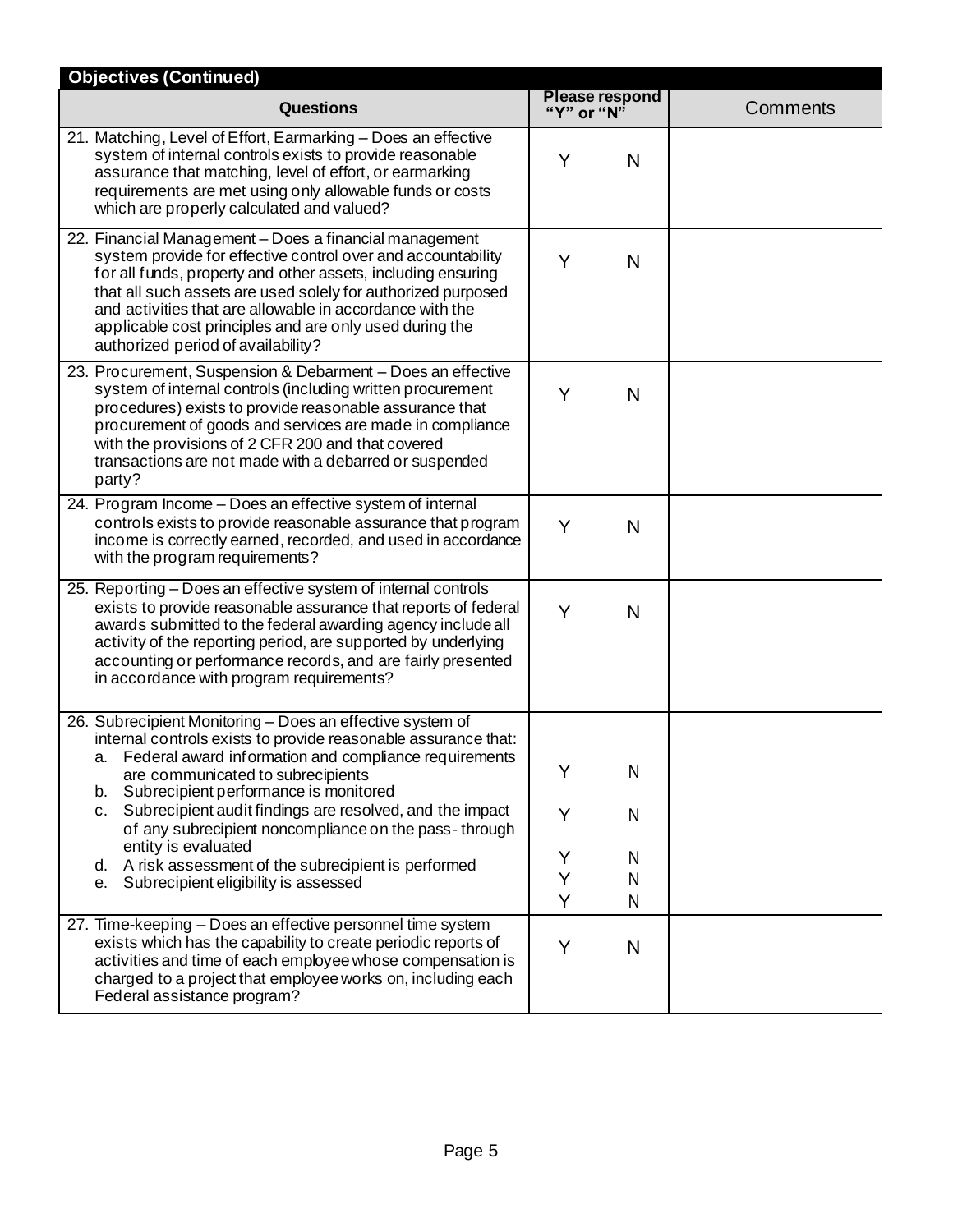| <b>Information &amp; Communication</b>                                                                                                                                                                                                                                                                   |                                     |                 |  |
|----------------------------------------------------------------------------------------------------------------------------------------------------------------------------------------------------------------------------------------------------------------------------------------------------------|-------------------------------------|-----------------|--|
| <b>Questions</b>                                                                                                                                                                                                                                                                                         | <b>Please respond</b><br>"Y" or "N" | Comments        |  |
| 28. Are external and internal Communication channels<br>established between organization and (1) federal agency, (2)<br>state agencies, (3) sub-recipients and (4) contractors and<br>vendors and (5) other stakeholders?                                                                                | Y<br>N                              |                 |  |
| 29. Is information related specifically to federal fund awards<br>(including grant agreements, program guidelines, legal<br>requirements, required reporting and other requirements),<br>communicated to relevant internal and external stakeholders?                                                    | Y<br>N                              |                 |  |
| 30. Does the organization have management, information and<br>accounting systems in place that are designed to meet all<br>federal and grant specific program requirements, including<br>reporting and record retention requirements?                                                                    | Y<br>N                              |                 |  |
| 31. Do information systems policies and procedures exist for the<br>safeguarding of data, including personally identifiable<br>information (PII), authorization and addition of system users,<br>termination of user rights, information back-up and recovery,<br>and retention and destruction of data? | Y<br>N                              |                 |  |
| 32. Is access to data, including PII, protected against<br>unauthorized access and limited to appropriate individuals<br>based on job functions?                                                                                                                                                         | Y<br>N                              |                 |  |
| <b>Monitoring</b>                                                                                                                                                                                                                                                                                        |                                     |                 |  |
| <b>Questions</b>                                                                                                                                                                                                                                                                                         | Please respond<br>"Y" or "N"        | <b>Comments</b> |  |
| 33. Are the associated grant fund operations regularly assessed<br>by an internal auditor, Inspector General and/or external audit<br>function (Uniform Guidance audit)?                                                                                                                                 | Y<br>N                              |                 |  |
| 34. Does the organization formally respond to all internal audit,<br>Inspector General and external audit findings in writing and<br>make timely remedial actions/corrections?                                                                                                                           | Y<br>N                              |                 |  |
| 35. Does management periodically review all reports,<br>deliverables, expenditures, and other requirements related to<br>federal grant programs to ensure that guidelines and<br>requirements are being met?                                                                                             | Y<br>N                              |                 |  |